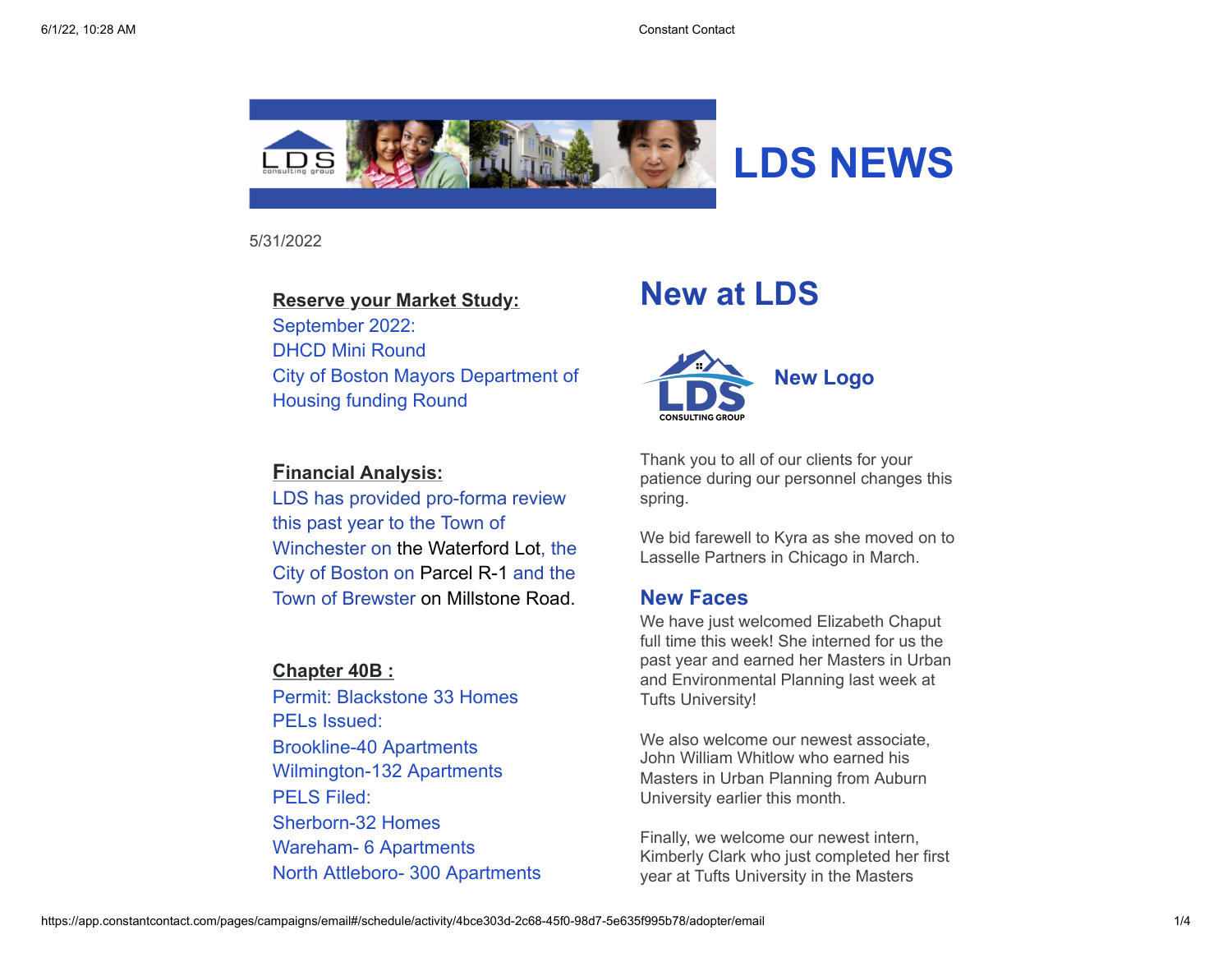Expert Witness: HAC North Reading-200 Apartments Final Closing: West Bridgewater- 24 Apartments HAC Decision: Braintree

**Thank you:**

Blatman, Bobrowski & Haverty for being a great partner to LDS in our 40B/40R work.

#### 6/1/22, 10:28 AM Constant Contact

program for Urban and Environmental Planning.

The office is buzzing with all of their great energy, talent and ideas.

#### **New Website**

Under construction....Keep your eyes peeled as we are also in the process of updating our website .

#### **New Award**

Lynne was named **consulting planner of the month** [in March 2022. Follow this link](https://consultingplanners.org/news/12671470) to hear the video interview.

**Market Research and More**

### **Congratulations to our Clients for DHCD 2022 Funding Round Awards**

o Island Park Phase 2, Lawrence Community Works o 950 Falmouth Road, Mashpee - POAH o Littleton Drive, Wareham - Pennrose o Maple Woods, Wenham - Harborlight o Island Parkside Phase I, Lawrence

Ground Breaking: **[Senior Rental Housing, Common Ground, Acton](https://www.apnnews.com/peabody-properties-and-common-ground-development-corporation-announce-ground-breaking-of-tavernier-place-and-celebration-of-affordable-housing-advocate-nancy-tavernier/)**

#### **The Neighborhood HUB Program;**

LDS has worked this past year with the City of Holyoke Office of Economic Development on a corridor study for two neighborhoods in downtown Holyoke. We were supported by the GIS expertise of Stantec. We recently delivered our report which included a housing development toolkit of funding sources. We are very excited to have our contract extended for another year to provide an in-depth study of the downtown with an eye towards upper floor residential development. During this process LDS presented its work to the MHP Housing Institute as well as the MACDC Housing Development Group.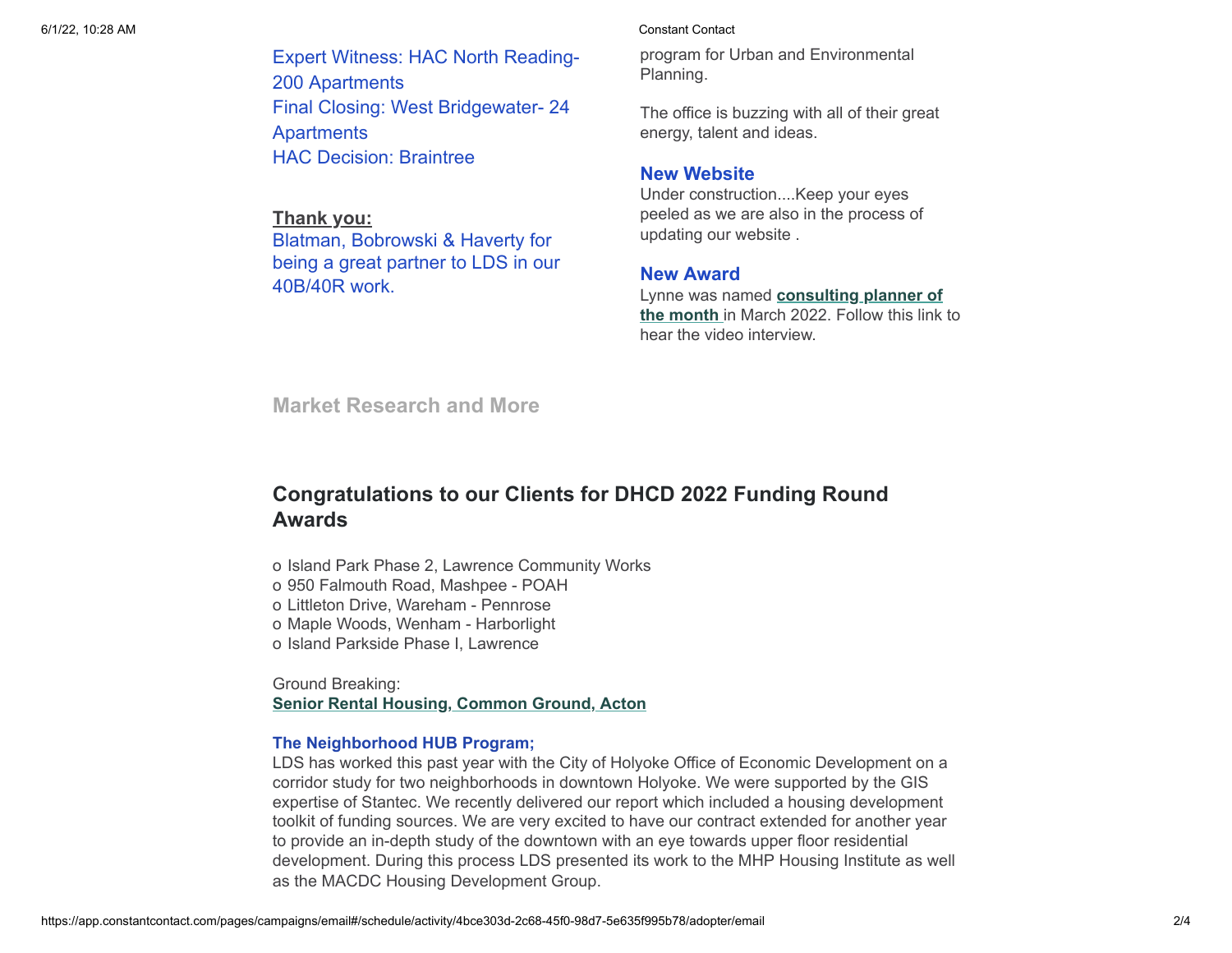6/1/22, 10:28 AM Constant Contact

We are also looking forward to starting a new HUB study for the City of New Bedford in connection with the troubled properties portfolio.

**[Visit our website](http://www.ldsconsultinggroup.com/)**



## **For Sale Corner**

**Affordable Home for Sale \$204,061:** First Come, First Served Reading Woods one bedroom, one bathroom home,

**Rental Permits for Sale:** Quincy Street, Brockton. 30-40 of market rater rental housing.

**40B Homeownership Permits for Sale:** 33 Homes, Blackstone, MA

Please contact LDS for details.



Elizabeth





Kimberly

John William